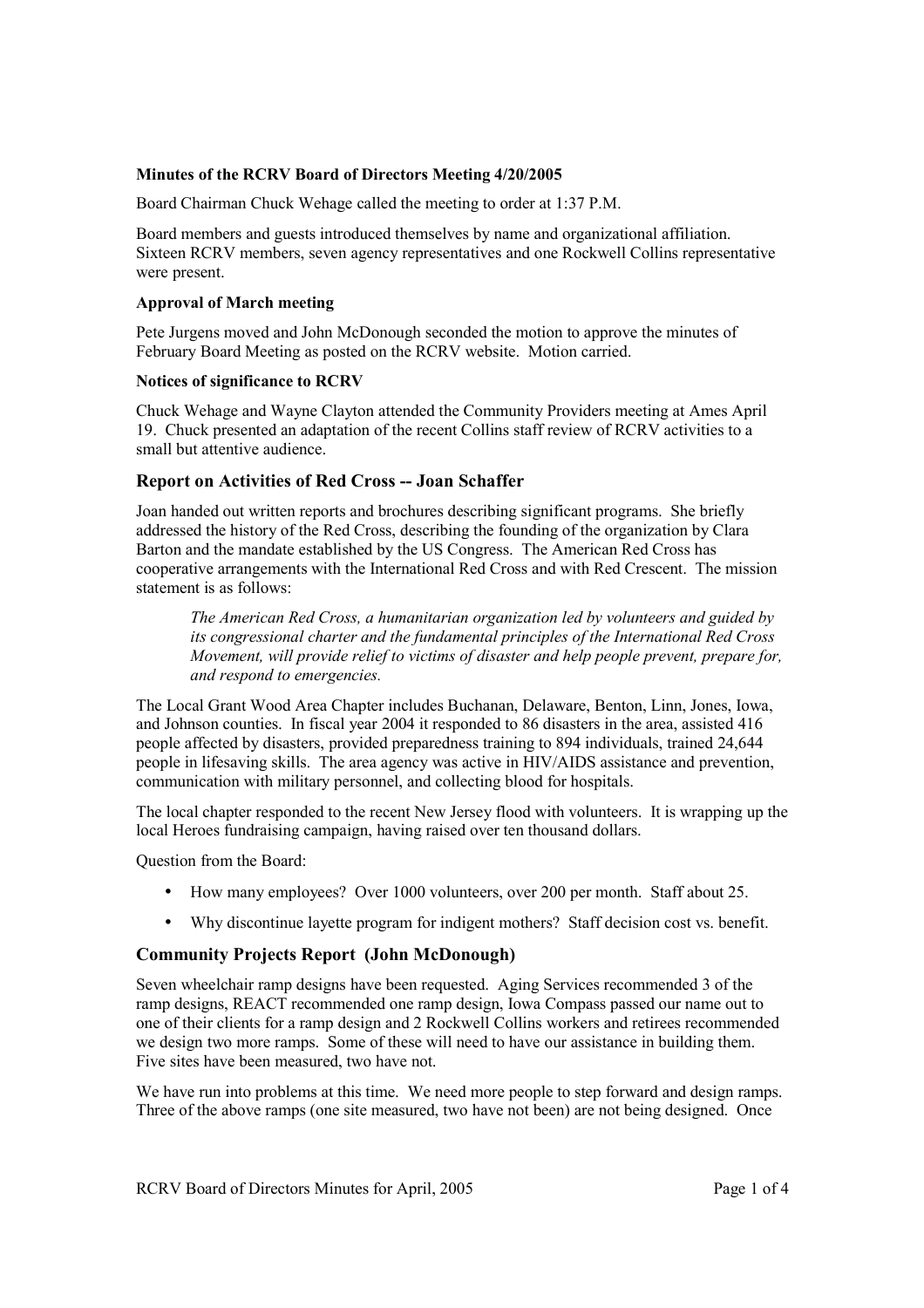the designs have been completed, we need to build most of the ramps. It will take about six people two days to build a ramp. We need more HELP!

Heidi Soethout had a meeting this week on modular ramp design feasibility. Eleven people were in attendance including RCRV, Aging Services, Easter Seals and Iowa Compass representation as well as DCS leadership. We will have another meeting in about 30 days to continue the good discussions that were started yesterday. Obviously, no decisions were reached yesterday except that the committee is an excellent idea and that the problem is not unique to Cedar Rapids, or to Iowa but across the nation.

Heart of Iowa and the Science Station have several tasks that they need our help in performing.

Ed Holstrom continued working on Taxes having completed over 150 forms to date. This will be wrapping down in a couple of weeks.

Jack Murphy delivered four ball launchers to Ann Griffin.

Ann Griffin accepted the award for the National Teacher of the Year. Good work Ann and again, congratulations.

Thirty sets of switch parts were completed by corrections of Tama for Wayne Clayton for his usage at Ames in a hands-on class about devices used to assist the handicapped.

## **Communications (Rod Thorpe)**

April Newsletter was finished last week. It included distribution of an Outreach Report from Rockwell re United Way.

The recent Pierce School Shuttle Mockup project created good publicity on local TV stations.

## **Data Base (Jim Klein)**

Jim was still out of town. No report.

## **Recruitment (Pete Jurgens)**

Active membership has reached 100.

## **United Way (Mary Klinger)**

Brief status report was presented

#### **St Lukes (Jackie Ryan)**

Reported by Denise Walker: Denise distributed an Inpatient Rehab report on status of that program

## **Heart of Iowa (Myrna Loehrlein)**

Infant room designed for 12, now 15 enrolled. Run first-come, first-served, so setup of room is variable day-to-day.

Youth center ten children over capacity also. Now have cabinets to be installed,

## **Sixth Judicial District (Heidi Soethout)**

Refer to Community Project report for notes on modular wheel chair ramp feasibility.

Tama completed 30 wobble switches for Options of Linn County. Quality was good, with exception that internal switches were of the wrong type. This problem is being repaired.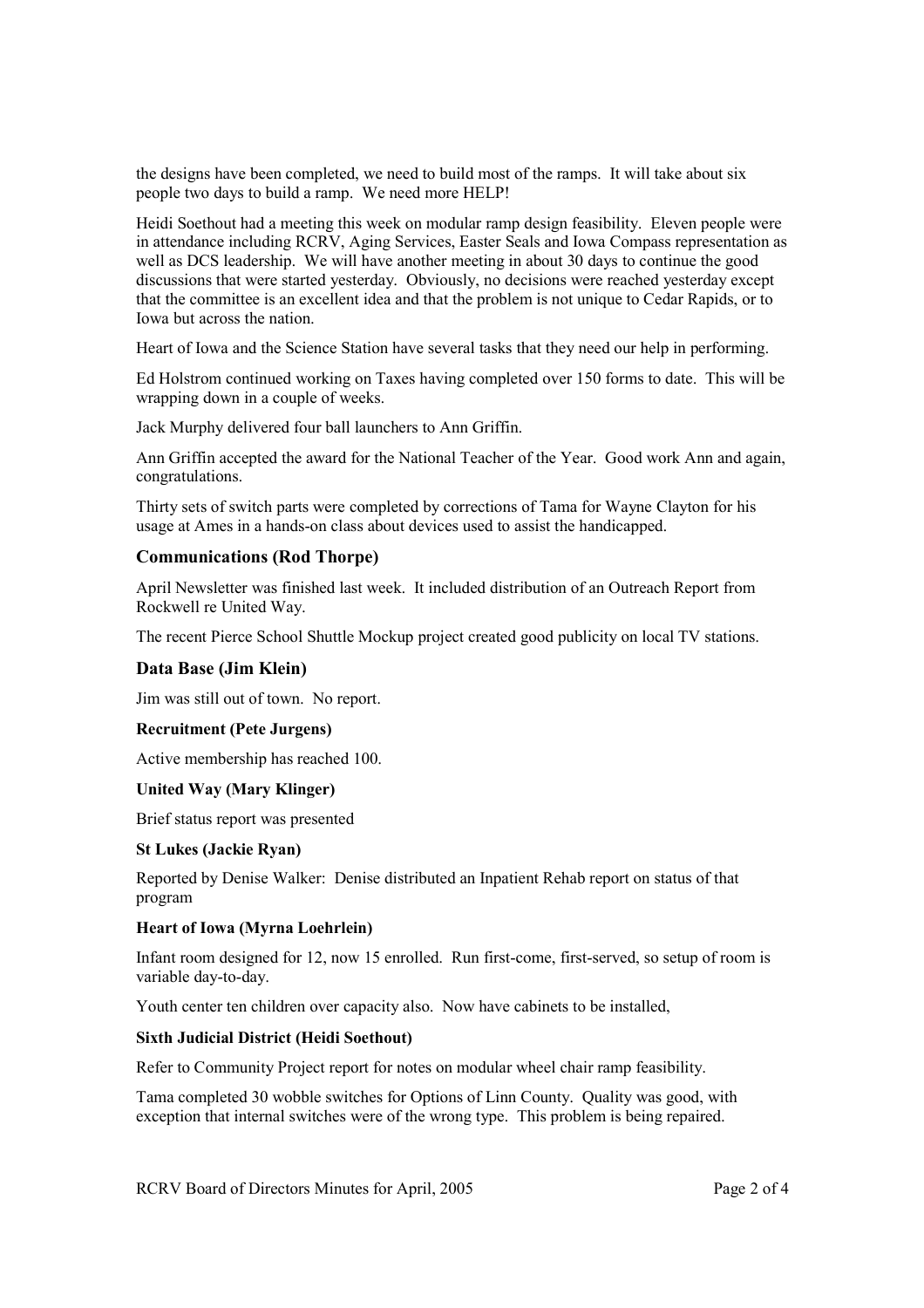## **Aging Services (Carol Luth)**

No report.

### **RSVP (Sara Case)**

Brief status report was presented.

### **Options of Linn County (Wayne Clayton)**

1. Apr 14 Chuck Wehage & I gave presentation for IACP conference in Ames. It was sparsely attended, but we received positive feedback and one report of a few projects possibly arising out of the program.

\*connected to this presentation, Tama completed 30 wobble switches for us. Quality was good.

2. Russ from Grinnell continues to work on an ergonomic arm support for a consumer.

3. Dick Kittrell is working on some repair projects.

## **Rockwell Collins (Cindy Dietz)**

Green Communities Grant awards will be announced on Friday, April 22 (Earth Day). We awarded 19 grants in 15 communities covering five states where RC has facilities. Maximum award amount was \$2500.

REACT having a volunteer appreciation Party Thursday

The K-12 Kickoff Breakfast will be held Friday, August 19 at the Crowne Plaza hotel. Keynote speaker is Edward James Olmos, actor and diversity education activist.

Working on Hands across America campaign. Being considered as pace-setter for campaign.

Collins is considering whether to provide *The Reach Out Report* United Way newsletter on external web site for access by all retirees.

The topic of retiree volunteerism is gaining visibility. It was the topic of a breakout session at a recent Boston College Center for Corporate Citizenship conference. I provided information regarding our model and have since emailed the web address to several interested organizations. Boston College conducted a survey and will issue a report in the next few months. I'll forward any information I received on this topic.

#### **Old Business:**

Iowa Code Change issue: Don Grimm reported that the Iowa Code pertaining to nonprofit corporations is being rewritten as chapter 504. It is being written to make Iowa law considerably more explicit with regard to responsibilities of members and officers and to define legal obligations and protections from liability in more detail. RCRV Bylaws and Articles of Incorporation must be scrutinized to see what changes might need to be approved. Additional details will be provided at the next meeting.

Personal Liability issue: Chuck Wehage is leading an effort to determine just what protections are in place and what exposures RCRV members may have because of participation in or leadership of RCRV projects. Rockwell Collins director Gary Chadick referred Chuck to Tom Ohrt. Chuck has scheduled a meeting April 28 at 2: pm. Chuck will appoint a group to attend this meeting. The question of 501C3 tax-exempt status for RCRV may also be discussed in that meeting.

#### **New Business**